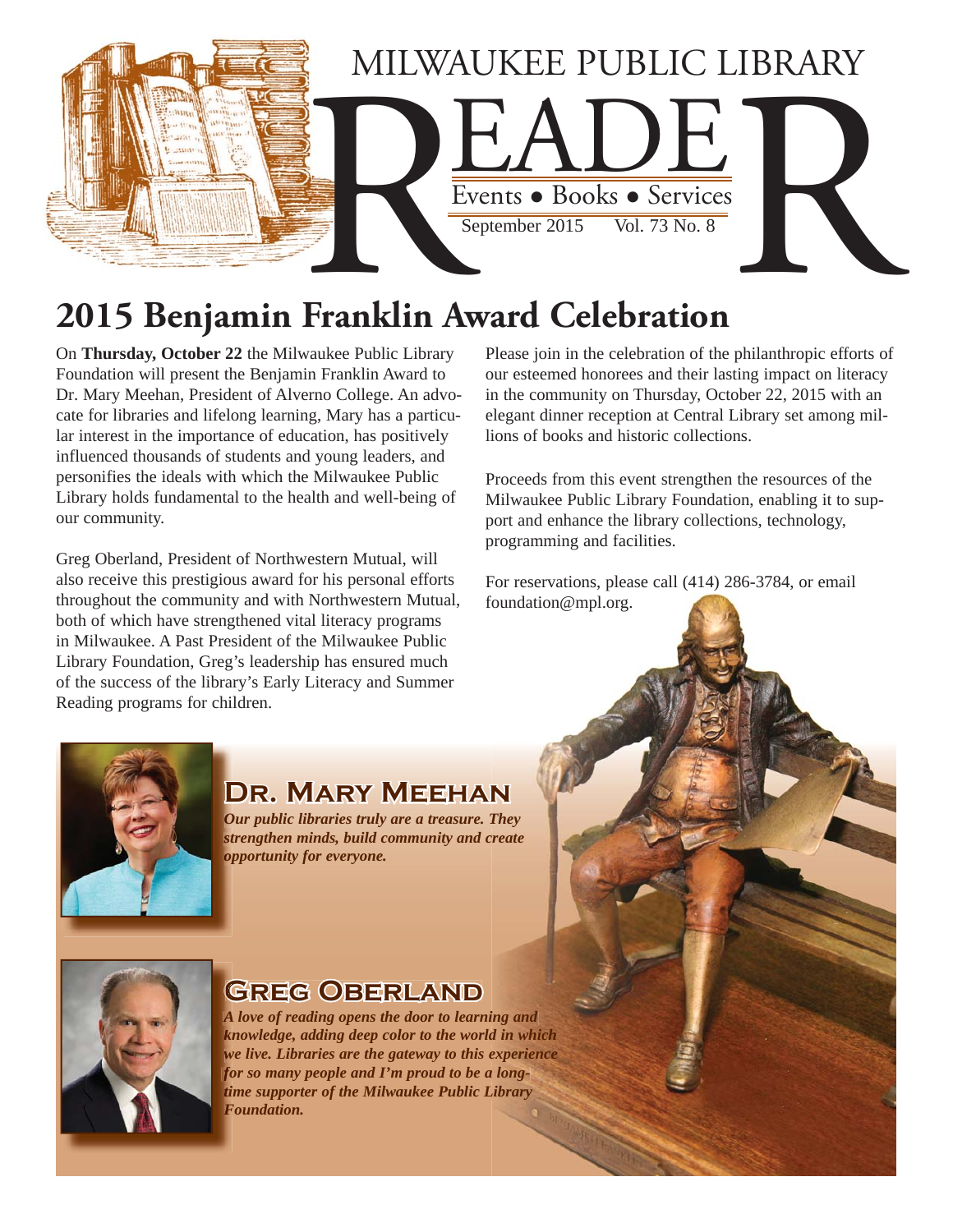#### FROM THE





I have the great privilege of being able to invite you all over for an open house - at the Central Library. This is the fourth year Milwaukee Public Library will be participating in **Doors Open Milwaukee**, an exciting citywide event on **Saturday, September 19** 

**from 10 a.m. to 4:30 p.m.**

In addition to the Central Library, our doors will be open for self-guided tours of the Villard Square and East Branches. If you haven't stopped by yet, please take this time to view our newest mixed-use facilities, the public art they feature, and the newest amenities we offer our customers.

Be sure to put Central Library on your list of places to visit for one or more of our mini-tours featuring Centennial Hall, the book circulation process, Old Board Room, Rotunda Dome, 4th floor Attic, Green Roof and the 3rd tier basement. Central Library will also feature selfguided tours of the Richard E. and Lucile Krug Rare Books Room and the Chinese Room.

Then return to Central Library on **Saturday, September 26 at 2 p.m.** for the enchanting program **"Once Upon a Time: Fairy Tales are Not Just for Children"** in the Krug Rare Books Room. This program is part of the Richard E. and Lucile Krug Educational Series and will be presented by retired children's librarian Karen Radtke. Fairy tales contain cultural ideas that are ingrained into our physical and emotional existence. Fairy tales, like humans, evolve, but they remain vital and permeate our literature, art, film and games. Karen has been a lover of fairy tales for nearly 60 years, and has a personal collection of folk and fairy tales that numbers over 700. Her enthusiasm for the genre is infectious and this program is a delight.

Don't forget to read about our **September 15th**  Writer's Wall event featured on the back cover of this issue of the *Reader.* Your library is the place to be this September!

## **Milwaukee Film Festival Rated K: For Kids Barn Party**

Milwaukee Public Library is again proud to partner with the Milwaukee Film Festival this month. A variety of pre-festival previews will be held at Central, Bay View and East. The library's website has a complete list of events for adults at www.mpl.org.

Bring the whole family to a barn party at the East Branch on Saturday, September 26 from 10 a.m. to 1 p.m.

**Barn Party**

**Saturday, September 26 10 a.m. to 1 p.m. East Branch**

**Crafts 10 a.m.-1 p.m.**

**Petting Zoo 10 a.m.-1 p.m.**

**Storytimes 10-10:30 a.m. 11-11:30 a.m. 12-12:30 p.m.**

Farm stories and crafts inside the library will feature a paper plane constructing station and information about Rated K's upcoming feature *Paper Planes*. Outside the library, visit the farm in the city with at a free petting zoo featuring farm animals.



MILWAUKEE PUBLIC LIBRARY MILWAUK AUKEE PUBLIC LIBRARY<br>
EADE

**Vision:** The Milwaukee Public Library is an anchor institution that helps build healthy families and vibrant neighborhoods – the foundation of a strong Milwaukee. **Mission:** Inspiration starts here – we help people read, learn, and connect.

Library Director ............................................................ Paula A. Kiely Board of Trustees .......................................................... John Gurda, president; Michele Bria, vice president; Supv. Theodore Lipscomb, financial secretary; JoAnne Anton, Ald. Milele Coggs, Sharon Cook, Ald. Ashanti Hamilton, Joe'Mar Hooper, Ald. Nik Kovac, Chris Layden, Joan Prince, Dir. Mark Sain MPL Foundation Board of Directors President ............ Arthur Harrington Friends of the Milwaukee Public Library President .... Marsha Huff

The Reader is published ten times per year by the Milwaukee Public Library to celebrate reading and share news about books, library services and events. The Reader is mailed to members of the Friends of the Milwaukee Public Library, distributed free at library locations and available at www.mpl.org. Call (414) 286-3572 or send

an e-mail with questions or comments to mailbox@mpl.org

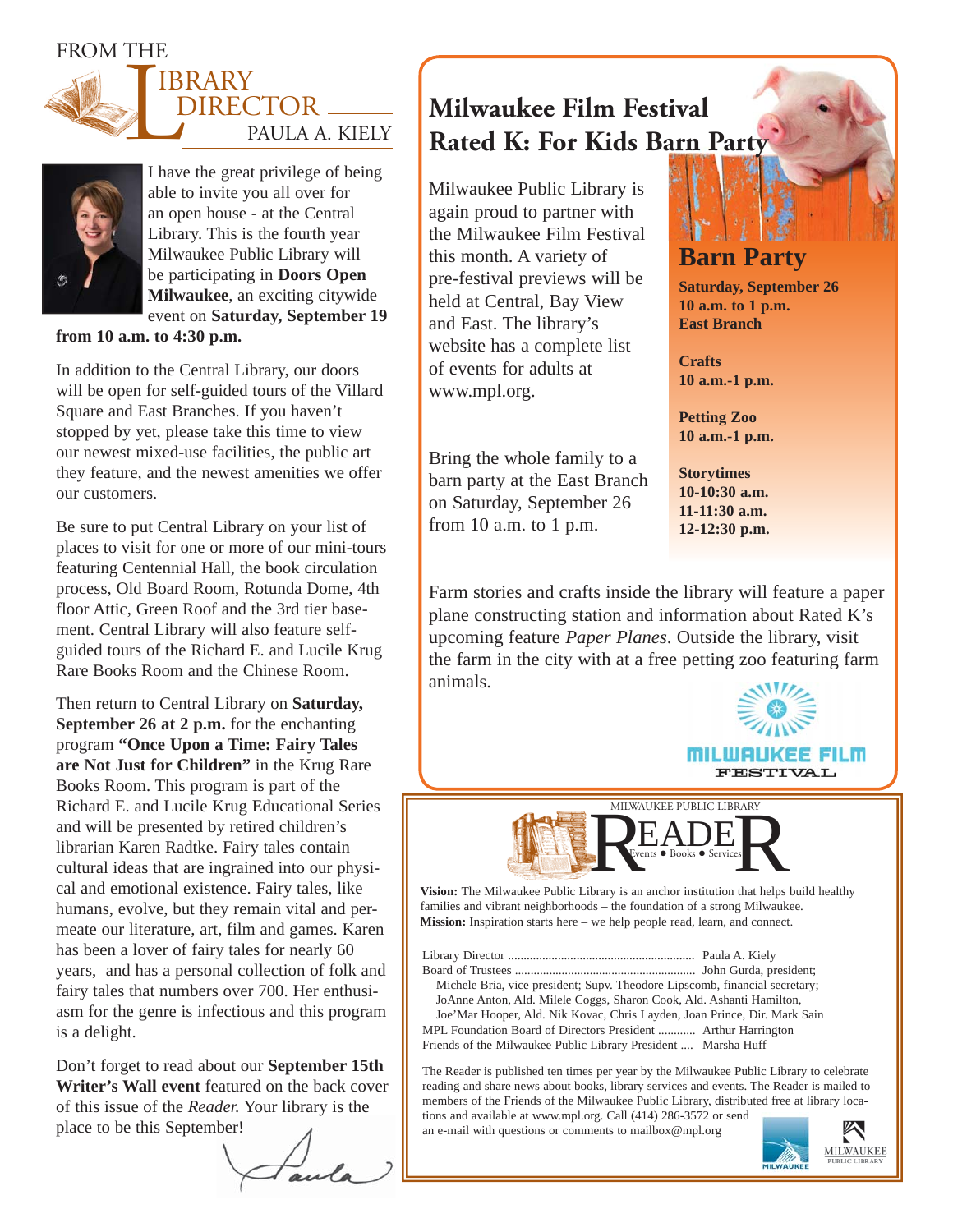

### **Exclusive Gallery Showing of Selected MPL Cherished Audubon Prints at Franklin Event**

A complete set of *John James Audubon's Birds of America* was acquired by the library in 1945. Over the years, Northwestern Mutual Life Insurance Company has funded preservation of the library's Audubon collection and has issued memorabilia with Audubon images using the Milwaukee Public Library's prints since the late 1940s, and still does so today, including the iconic NML yearly desk and wall calendars.

The Milwaukee Public Library's collection contains a complete set of 435 *Birds of America* prints published from 1826 to 1838 - one of only about 120 known sets, and a complete set of Audubon's *The Viviparous Quadrupeds of North America.*

A selection of Audubon prints will be exhibited exclusively for guests during the Benjamin Franklin Awards Celebration at Central Library on the evening of October 22. Please see the cover article on this Reader

edition for more information and reservations for the event.

*Roseate Spoonbill shown at right.*



### **Take a Tour of Beautiful Central Library**

## **Behind the Scenes at Central**

**Chronological Tour of Central Library**  *with Librarian Pat DeFrain and Library Public Service Area Manager and MPL Historian Dawn Lauber*

Friends

Members!

#### **Wednesday, September 9 at 11 a.m. Central Library, Richard E. and Lucile Krug Rare Books Room**

This presentation by Central Library librarians Dawn Lauber and Pat DeFrain will feature the architecture of the Central Library building by highlighting the major additions to the original 1898 building.

The program will begin with a talk illustrated with historical images and will then move on to a walking tour of some behind-the-scenes spots such as the open air courtyards that still exist within the building.

Central Library is listed on the National Register of Historic Places. Space is limited and reservations are required with current Friends membership. Please call (414) 286- 8720, or email Friends@mpl.org.

Last year, hundreds of MPL visitors were treated to FREE guided tours of Central Library every Saturday which provided background on the architecture and history of the building. Central Library is listed on the National Register of Historic Places. Tours begin at 11 a.m. on Saturdays in the rotunda. To arrange for a special tour, please call (414) 286-TOUR. To learn more about becoming a docent, please call (414) 286-8720.





## **Fall 10-cent Used Book Sale**

Saturday, September 19, 9 a.m.-4 p.m. Central Library, 814 W. Wisconsin Ave.

All proceeds from this sale benefit the Milwaukee Public Library. Friends members may enter sales 30 minutes before the public with current membership card. Please use the Eighth Street entrance and present your card. *Next Sale: Nov. 21 ~ Holiday Sale*

**There will be a 2-for-1 sale in the Bookseller Used Book Store during the sale.**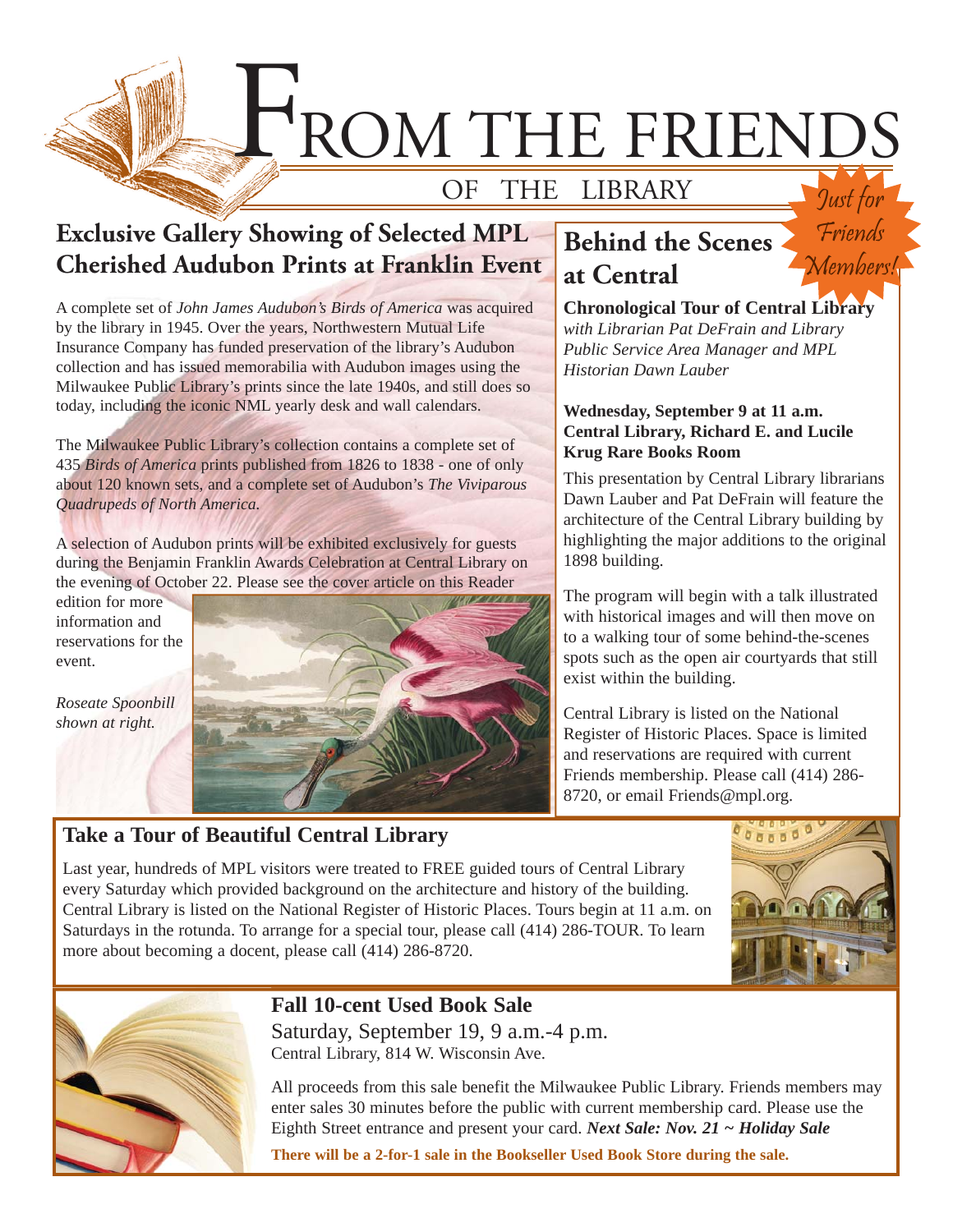

**[Power Forward: My Presidential Education](https://encore.mcfls.org/iii/encore/record/C__Rb3809355)** by Reggie



Love. 973.932 L897. 2015. L In 2005, Reggie Love was a Duke University graduate looking for a purpose. U Beginning in a Senator's mailroom and end-B ing up in the oval office, Love details his i

journey that eventually leads to becoming j the "Body Man" to then future President Barack Obama. His successes and failures B

make for a fascinating viewpoint of history.

**Silver Screen Fiend** by Patton Oswalt. 927.973 O8615S.



2015. 2 Between 1995 and 1999, Comedian Patton B Oswalt attended 3-5 movies a week at the O cinema near his home in Los Angeles. His c book recounts how those years of watching b film after film, old and new, accompanied f his burgeoning Hollywood career. A funny, h personal account of a young man's journey p

[into show business and how the cinema supported him](https://encore.mcfls.org/iii/encore/record/C__Rb3792619)  along the way.

**World War Moo** by Michael Logan. Horror. 2015.



In this sequel to *Apocalypse Cow*, Logan again gives a humorous new take on the zombie genre. In the previous novel, zombie cows threatened the world. In this sequel, the cows' disease has spread to [humans. The world has to decide to either](https://encore.mcfls.org/iii/encore/record/C__Rb3828615)  wipe Great Britain off the map, or try to find a cure.

**March: Book Two** written by John Lewis and Andres



2015. The second installment of Rep. John Lewis's award-winning graphic memoir, *March: Book Two* spans the period of his life from the Freedom Rides to the famed March on Washington. Offering a unique perspective on the Civil Rights movement,

Aydin; art by Nate Powell. 92 L67465A2.

[Lewis's remarkable story is relayed through Powell's grip](https://encore.mcfls.org/iii/encore/record/C__Rb3805365)ping black and white illustrations. This book makes the deeply personal struggles of the Civil Rights movement accessible to both teens and adults.

#### **In the Unlikely Event** by Judy Blume. Fiction. 2015.



Blume's much-anticipated adult novel combines rich period detail and alternating narrators to tell the story of 15-year-old Miri and her friends and family whose lives are [forever changed when three planes crash in](https://encore.mcfls.org/iii/encore/record/C__Rb3825449)  their hometown of Elizabeth, New Jersey within two months. Based on true events, Blume masterfully weaves together a rich

and moving narrative about love and loss.

**Wolfie the Bunny** written by Ame Dyckman, illustrated by



Zachariah OHora. PIC DYCKMAN. 2015. Z Welcoming a new sibling can be tough on W a toddler, so when the Bunny family finds a baby wolf on their doorstep and Mama and Papa decide to raise him as their own, little Dot is the lone voice of dissent.

[Beautifully textured illustrations add depth to this story of](https://encore.mcfls.org/iii/encore/record/C__Rb3808242)  siblings learning to face the world together.

#### **We're Still Here Ya Bastards: How the People of New**



**Orleans Rebuilt Their City** by Roberta Brandes Gratz. 307.1216 G773. 2015. An Urbanist tracking the post-Katrina road to recovery has assembled a gripping street-level portrait of the people who came back to rebuild their homes. This is a frank account of New Orleans' recovery 10 years later...the good, the bad, and at times,

downright ugly. This is a tribute to the resilience of com[munities and the power of the people who refused to let a](https://encore.mcfls.org/iii/encore/record/C__Rb3837515)  great American city die.

**Kitchens of the Great Midwest** by J. Ryan Stradal.



Fiction. 2015. F Stradal's fast-moving round robin tale of food, sensuality and Midwestern culture, f

delivers a wildly creative, stunningly original, and very moving novel. All around good read for a first-time author. g

*Contributed by Washington Park Library staff Anthony Frausto, Alice Richards and Marlene Royalty.*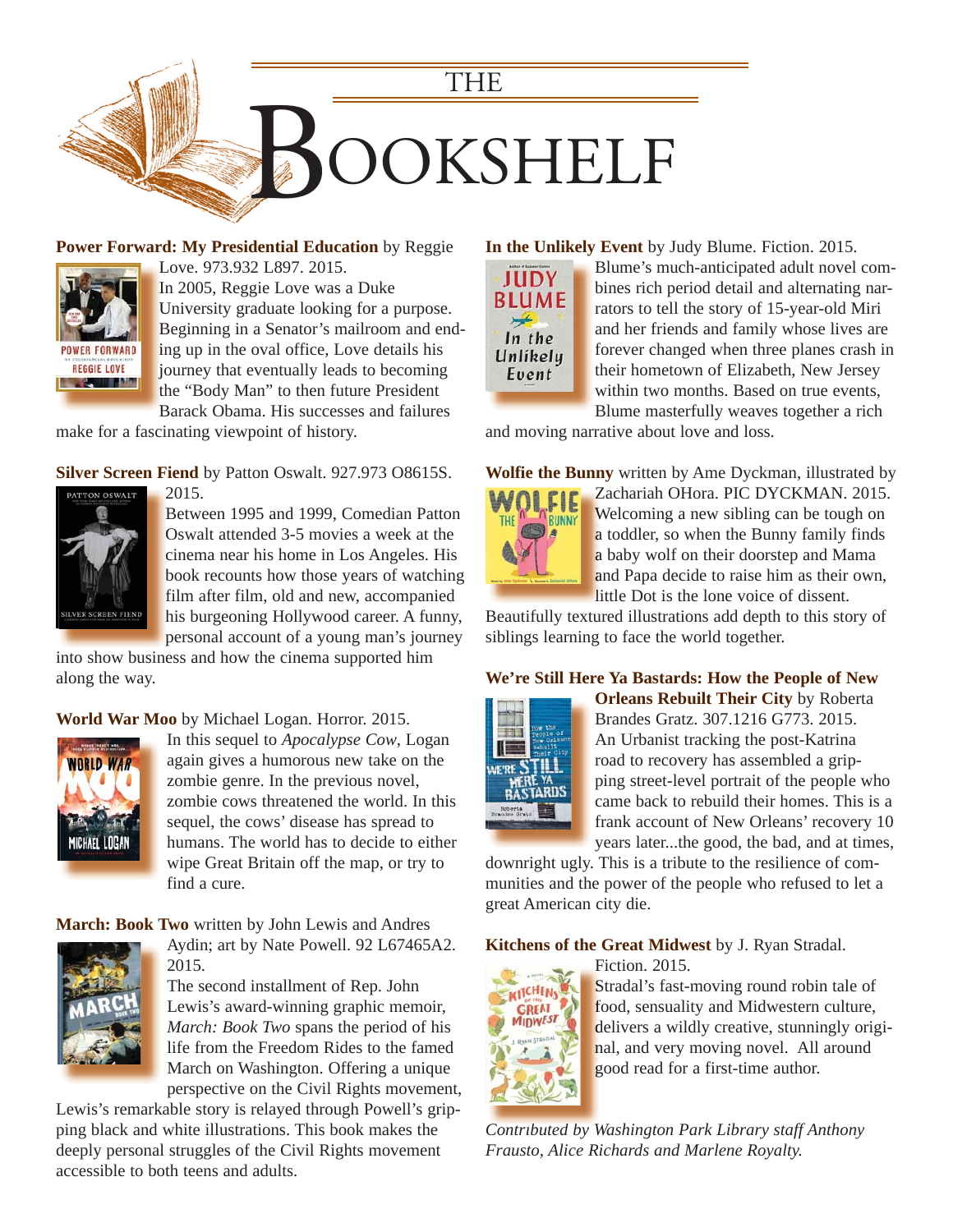HILDREN'S ROOM

# **Today's Public Library—Not Just Your Parents' Library** *(It's so much more!)*

Is your free library card one of the items on your backto-school list? It should be! The Milwaukee Public Library card is one of the most valuable school supplies you can have. The library offers many resources that help kids start the school year right and keep them on the path to success throughout the year. Today's library is so much more than books—although MPL has great books for all ages and interests, too!

Students can find academic support at our after-school Teacher in the Library program at nine neighborhood libraries. Educators are available to assist with homework questions or help in an area in which students may be struggling. We also offer online tutoring through [Brainfuse \(www.mpl.org/databases/all/19\).](http://www.mpl.org/databases/all/19) Older students can check out Brainfuse to practice the ACT or SAT, for college and career exploration, and to use a writing lab—all FREE!

MPL's many databases are useful tools to assist with homework and research. MPL takes the "guess work" out of finding resources that are suitable for assignments in all subjects and all levels from elementary school to college.

MPL's monthly noontime Lunch and Learn series provides an informal setting where parents can enjoy a complimentary lunch while learning about topics that help make parenting a little bit easier. Fall topics include back-to-school tips, learning how to use your tablet or other device, and best books for gift giving.

Library programs and events help kids explore interests, feed their natural curiosity and learn new things outside of their school day. The fall lineup includes our annual Harvest Fest on October 3, Weekly Kids Clubs, Writer's Workshops, Art Workshops, LEGO Clubs and much more. Visit www.mpl.org for a complete list of programs and events.

No matter how much your public library has evolved in the 21st century, one valuable back-to-school resource that hasn't changed is YOUR librarian. Librarians are available to answer questions and to find the right book for fun or to help with an assignment—just like your parents' library!

Whether curious about how earmuffs were invented or potential careers, the library has books that can help kids uncover the answers. Check out one of these fascinating non-fiction titles and discover the answers to your burning questions!



**Bee Dance** by Rick Chrustowski. (Ages 3-7) 595.799 C557.

A honeybee ventures out of the hive in [search of nectar. After finding an abundance](https://encore.mcfls.org/iii/encore/record/C__Rb3824196)  of flowers in a prairie, the honeybee returns home to inform the others.

#### **Earmuffs for Everyone!: How Chester Greenwood Became Known as the Inventor of Earmuffs** by Meghan

McCarthy. (Ages 5-9) 92 G8163M. Many variations of the "ear muff" had been developed prior to Chester Greenwood's birth; however, readers can discover why



[Chester Greenwood is credited as the inventor of this common](https://encore.mcfls.org/iii/encore/record/C__Rb3794199)  and useful item.



**Weird & Wild Animal Facts** by Jessica Loy. (Ages 5-9) 590.2 L923.

The fourteen animals featured may be famil[iar to children, but the facts and unique char](https://encore.mcfls.org/iii/encore/record/C__Rb3794180)acteristics highlighted in this book will have young readers looking at these wild animals in a new light.

**Little Kids First Big Book of Who** by Jill Esbaum. (Ages 7-10) 920 E742.

These biographical articles for younger [readers features brief overviews of some of](https://encore.mcfls.org/iii/encore/record/C__Rb3810666)  history's and modern time's most notable figures.





**Careers: The Graphic Guide to Finding the** Perfect Job for You [consultant and principal author Sarah Pawlewski]. (Ages 11 & up) 331.7023 C272 2015. 33

Providing a basic outline for more than one hundred jobs, this book is perfect for narrow-hu ing in on a career track or for browsing the myriad of jobs in different fields. m